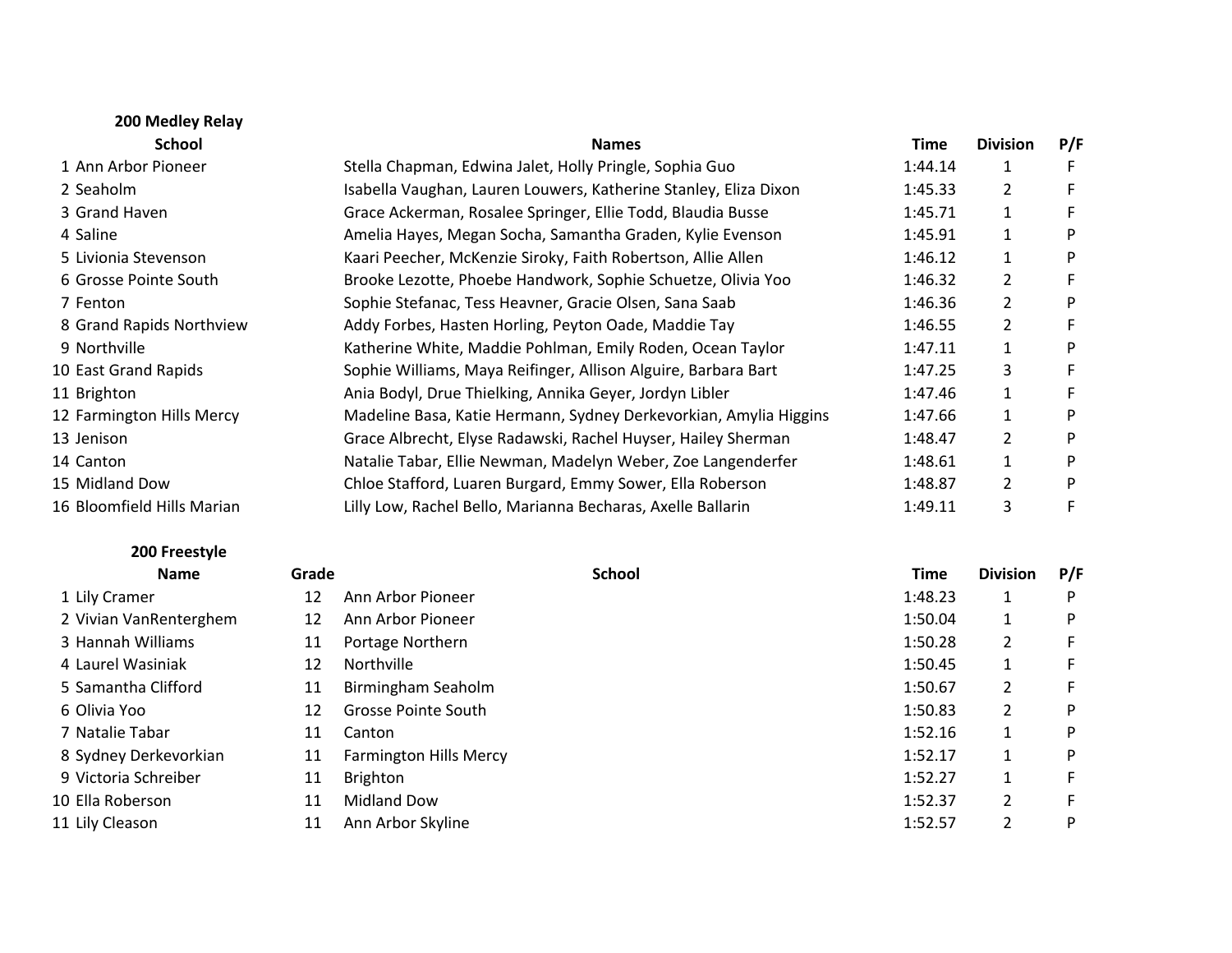| 12 Riley Nugent    |    | Plainwell                    | 1:52.73 | - P |
|--------------------|----|------------------------------|---------|-----|
| 13 Madison Helmick | 12 | <b>Birmingham Groves</b>     | 1:52.76 |     |
| 14 Alex Hieber     |    | Walled Lake United           | 1:53.31 | P.  |
| 15 Greta Milnes    | 12 | <b>East Grand Rapids</b>     | 1:53.42 | P   |
| 16 Madelyn Weber   |    | Canton                       | 1:53.58 | P.  |
| 16 Grace Hudson    |    | <b>Battle Creek Lakeview</b> | 1:53.58 |     |

## **200 Individual Medley**

|                      | <b>Name</b> | Grade |                               | <b>School</b> | <b>Time</b> | <b>Division</b> | P/F |
|----------------------|-------------|-------|-------------------------------|---------------|-------------|-----------------|-----|
| 1 Gracie Olsen       |             | 12    | Fenton                        |               | 2:01.58     | 2               |     |
| 2 Stella Chapman     |             | 10    | Ann Arbor Pioneer             |               | 2:01.98     | 1               | F.  |
| 3 Emily Roden        |             | 11    | Northville                    |               | 2:03.21     | $\mathbf{1}$    |     |
| 4 Edwina Jalet       |             | 12    | Ann Arbor Pioneer             |               | 2:04.44     | $\mathbf{1}$    |     |
| 5 Tess Heavner       |             | 9     | Fenton                        |               | 2:04.60     | $\overline{2}$  | P   |
| 6 Jordyn Libler      |             | 12    | <b>Brighton</b>               |               | 2:04.77     | $\mathbf{1}$    | F   |
| 7 Katie Hermann      |             | 12    | <b>Farmington Hills Mercy</b> |               | 2:05.35     | 1               | P   |
| 8 Elly Belmore       |             | 12    | St. Clair Shores Lakeview     |               | 2:06.09     | $\overline{2}$  | D   |
| 9 Sophie Schuetze    |             | 11    | Grosse Pointe South           |               | 2:06.38     | $\overline{2}$  |     |
| 10 Katherine Stanley |             | 12    | Birmingham Seaholm            |               | 2:06.43     | $\overline{2}$  |     |
| 11 Karen Austin      |             | 12    | <b>Birmingham Groves</b>      |               | 2:06.46     | 2               | F   |
| 12 Nicole Freitag    |             | 12    | Salem                         |               | 2:07.26     | $\mathbf{1}$    | P   |
| 13 Addy Forbes       |             | 10    | <b>Grand Rapids Northview</b> |               | 2:07.46     | 2               |     |
| 14 Ellie Newman      |             | 10    | Canton                        |               | 2:07.63     | $\mathbf{1}$    | P   |
| 15 Amelia Hayes      |             | 12    | Saline                        |               | 2:07.85     | 1               |     |
| 16 Scarlet Maison    |             | 9     | Standish-Sterling             |               | 2:08.36     | 3               | F   |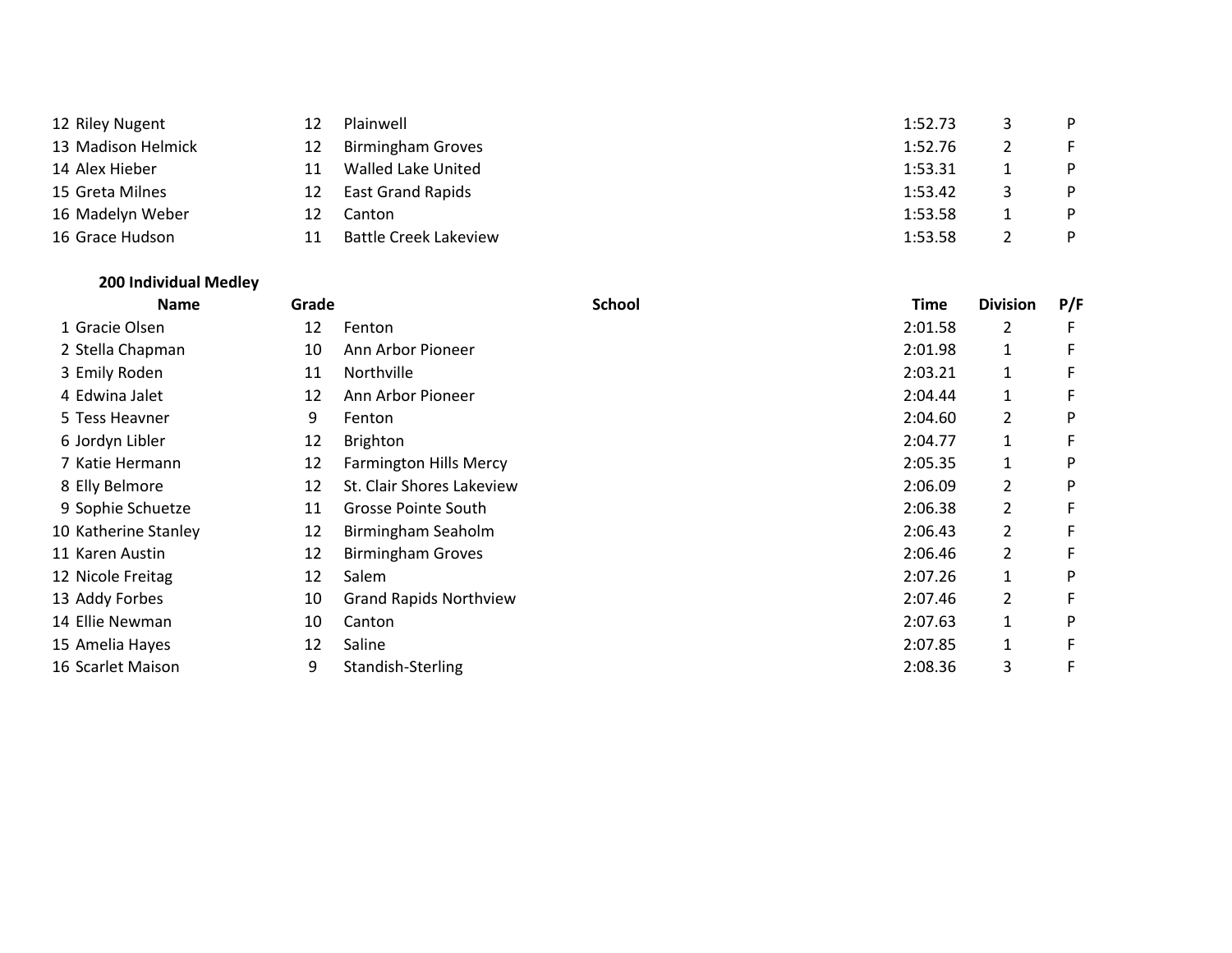|    |                                | <b>School</b> | Time  | <b>Division</b> | P/F |    |
|----|--------------------------------|---------------|-------|-----------------|-----|----|
| 12 | Plymouth                       |               | 22.63 | 1               |     |    |
| 11 | Livionia Stevenson             |               | 23.25 | 1               |     | LO |
| 12 | Rockford                       |               | 23.47 | 1               |     |    |
| 12 | <b>Bloomfield Hills Marian</b> |               | 23.49 | 3               | P   |    |
| 11 | Ann Arbor Pioneer              |               | 23.55 | 1               | P   |    |
| 10 | Forest Hills Northern/Eastern  |               | 23.58 | 1               |     |    |
| 12 | Novi                           |               | 23.69 | 1               | P   |    |
| 12 | Ann Arbor Skyline              |               | 23.79 | 2               | P   |    |
| 11 | <b>Bloomfield Hills</b>        |               | 23.81 | $\mathbf{1}$    | P   |    |
| 10 | Jenison                        |               | 23.83 | $\overline{2}$  | P   |    |
| 12 | Williamston                    |               | 23.95 | 3               |     |    |
| 12 | Chelsea                        |               | 23.95 | 3               | P   |    |
| 12 | Birmingham Seaholm             |               | 23.98 | $\overline{2}$  |     |    |
| 11 | East Kentwood                  |               | 24.04 | 1               |     |    |
| 10 | Ann Arbor Huron                |               | 24.08 | 1               |     | LO |
| 12 | Royal Oak                      |               | 24.10 | 2               |     |    |
|    |                                | Grade         |       |                 |     |    |

| <b>Diving</b>       |       |                          |        |              |                 |
|---------------------|-------|--------------------------|--------|--------------|-----------------|
| <b>Name</b>         | Grade |                          | School | <b>Score</b> | <b>Division</b> |
| 1 Lily Witte        | 11    | Dexter                   |        | 503.55       | $\overline{2}$  |
| 2 Caroline Li       | 11    | <b>Okemos</b>            |        | 450.30       | 2               |
| 3 Ava Jendritz      | 10    | <b>East Grand Rapids</b> |        | 449.80       | 3               |
| 4 Abie Sullivan     | 12    | Otsego                   |        | 429.10       | 3               |
| 5 Maria Colombo     | 10    | <b>East Grand Rapids</b> |        | 426.20       | 3               |
| 6 Megan Jolly       | 10    | Rockford                 |        | 419.20       | 1               |
| 7 Taylor Seibert    | 12    | Plainwell                |        | 405.50       | 3               |
| 8 Alice English     | 11    | Saline                   |        | 400.55       | 1               |
| 9 Alexandra Mercier | 12    | Ann Arbor Pioneer        |        | 393.25       |                 |

9 Alexandra Mercier 12 Ann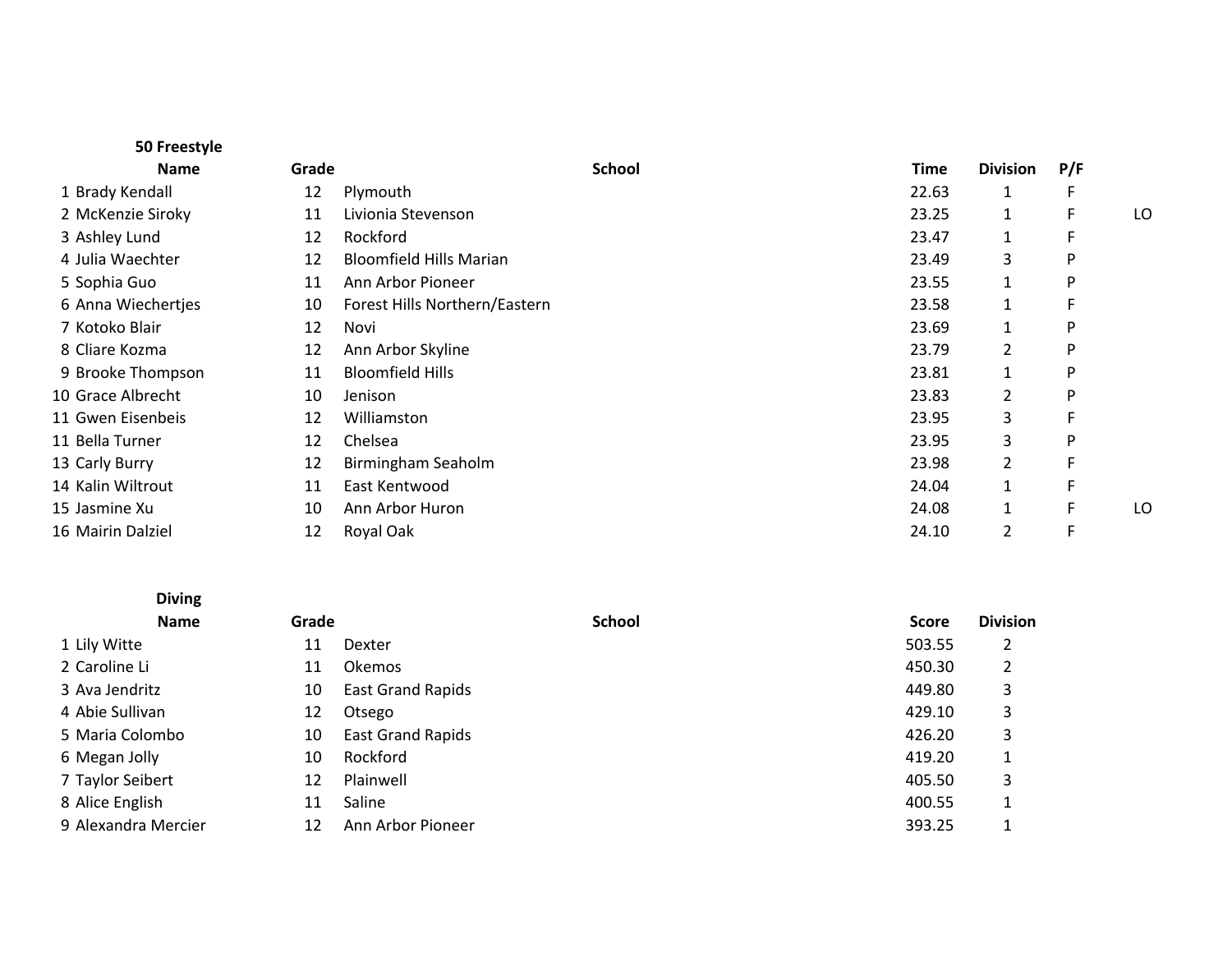| 10 Vivian Kinnard  | 11 | Dexter                   | 390.60 |  |
|--------------------|----|--------------------------|--------|--|
| 11 Samantha Plough | 12 | Trenton                  | 383.95 |  |
| 12 Addi Buck       | 10 | <b>East Grand Rapids</b> | 359.25 |  |
| 13 Maddie Wingle   | 11 | Canton                   | 358.85 |  |
| 14 Sophia Clack    | 10 | Jenison                  | 353.30 |  |
| 15 Ava Turner      | 11 | Saline                   | 347.30 |  |
| 15 Kennedi Reed    | 11 | Otsego                   | 347.30 |  |

| 100 Butterfly          |       |                            |               |       |                 |     |
|------------------------|-------|----------------------------|---------------|-------|-----------------|-----|
| <b>Name</b>            | Grade |                            | <b>School</b> | Time  | <b>Division</b> | P/F |
| 1 Brady Kendall        | 12    | Plymouth                   |               | 53.35 | 1               |     |
| 2 Gracie Olsen         | 12    | Fenton                     |               | 54.19 | 2               |     |
| 3 Emily Roden          | 11    | <b>Northville</b>          |               | 54.82 | $\mathbf{1}$    |     |
| 4 Olivia Yoo           | 12    | <b>Grosse Pointe South</b> |               | 54.83 | 2               |     |
| 5 Sophie Schuetze      | 11    | Grosse Pointe South        |               | 55.68 | $\overline{2}$  | F   |
| 6 Lauren McNamara      | 10    | Flat Rock                  |               | 56.23 | 3               | F   |
| 7 Lindsay Orringer-Hau | 12    | Ann Arbor Pioneer          |               | 56.46 | 1               | P   |
| 8 Sophia Lickman       | 9     | South Lyon East            |               | 56.48 | $\overline{2}$  | F   |
| 9 Brooklyn Beauch      | 10    | <b>Byron Center</b>        |               | 56.82 | 2               | P   |
| 10 Ginger McMahon      | 12    | Grosse Pointe Liggett      |               | 57.14 | 3               | P   |
| 11 Holly Pringle       | 12    | Ann Arbor Pioneer          |               | 57.46 | 1               | P   |
| 12 Angelina Baker      | 12    | Portage Northern           |               | 57.58 | $\overline{2}$  |     |
| 13 Annika Geyer        | 11    | <b>Brighton</b>            |               | 57.68 | 1               | P   |
| 14 Ellie Todd          | 9     | <b>Grand Haven</b>         |               | 57.80 | 1               | P   |
| 15 Claire Kozma        | 12    | Ann Arbor Skyline          |               | 57.93 | 2               | F   |
| 16 Claire Hammill      | 10    | Salem                      |               | 58.01 | 1               | P   |
|                        |       |                            |               |       |                 |     |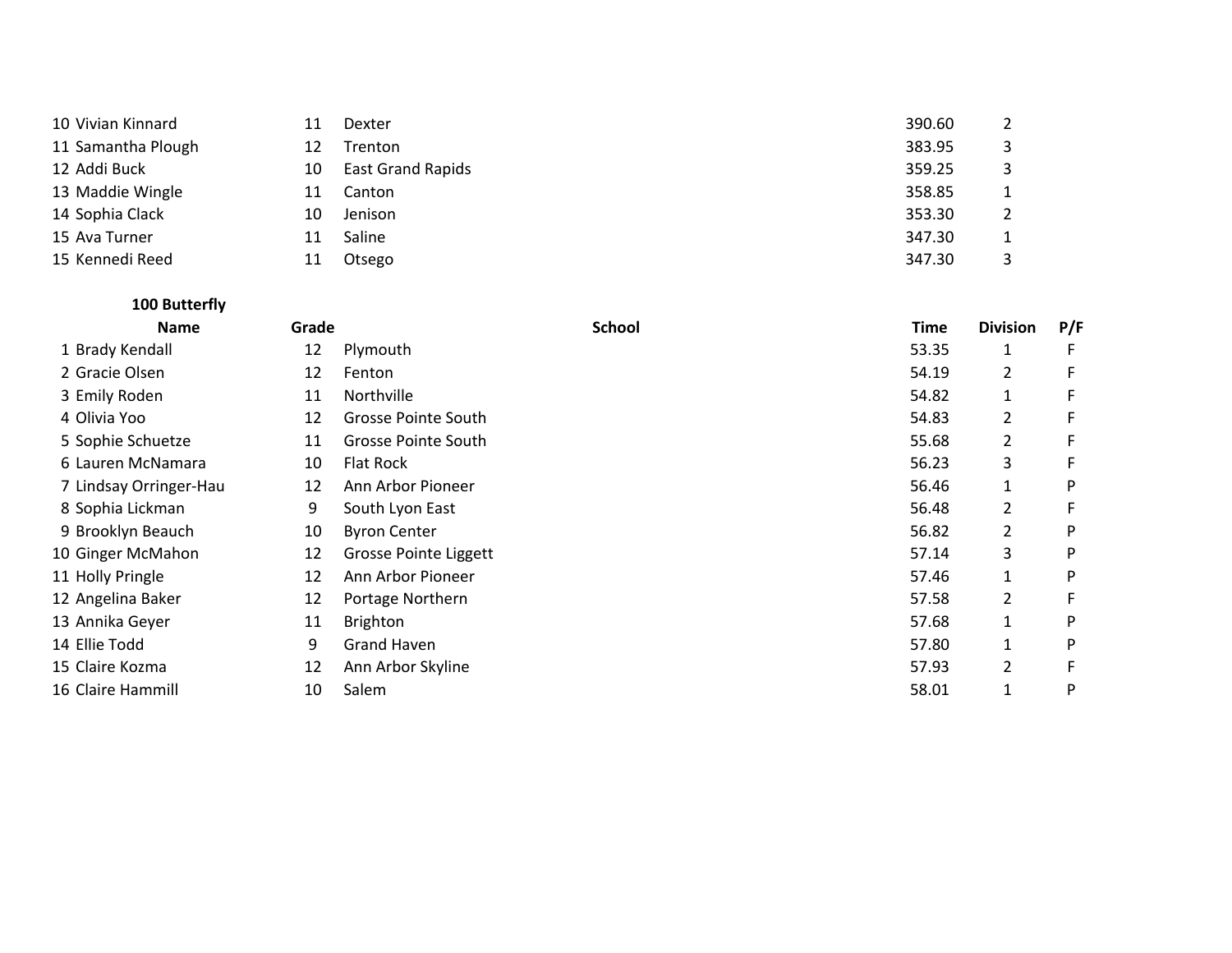| 100 Freestyle          |       |                                |               |             |                 |     |
|------------------------|-------|--------------------------------|---------------|-------------|-----------------|-----|
| <b>Name</b>            | Grade |                                | <b>School</b> | <b>Time</b> | <b>Division</b> | P/F |
| 1 Rosalee Springer     | 10    | Grand Haven                    |               | 50.55       | 1               |     |
| 2 Samantha Clifford    | 11    | Birmingham Seaholm             |               | 51.02       | $\overline{2}$  |     |
| 3 Julia Waechter       | 12    | <b>Bloomfield Hills Marian</b> |               | 51.06       | 3               |     |
| 4 Laurel Wasiniak      | 12    | Northville                     |               | 51.10       | 1               | F   |
| 5 Ashley Lund          | 12    | Rockford                       |               | 51.45       | $\mathbf{1}$    |     |
| 6 Vivian VanRenterghem | 12    | Ann Arbor Pioneer              |               | 51.48       | $\mathbf{1}$    | F   |
| 7 Kotoko Blair         | 12    | Novi                           |               | 51.50       | 1               | F   |
| 8 Sophia Guo           | 11    | Ann Arbor Pioneer              |               | 51.51       | 1               | P   |
| 9 Grace Albrecht       | 10    | Jenison                        |               | 51.90       | $\overline{2}$  | P   |
| 10 Kate Simon          | 9     | <b>East Grand Rapids</b>       |               | 51.94       | 3               |     |
| 11 Hayley Staffen      | 12    | Allegan                        |               | 52.19       | 3               |     |
| 12 Brooke Thompson     | 11    | <b>Bloomfield Hills</b>        |               | 52.24       | 1               |     |
| 13 Greta Milnes        | 12    | <b>East Grand Rapids</b>       |               | 52.27       | 3               | P   |
| 14 Anna Wiechertjes    | 10    | Forest Hills Northern/Eastern  |               | 52.32       | 1               | P   |
| 15 Gwen Eisenbeis      | 12    | Williamston                    |               | 52.34       | 3               | P   |
| 16 Madison Helmick     | 12    | <b>Birmingham Groves</b>       |               | 52.45       | $\overline{2}$  | P   |
|                        |       |                                |               |             |                 |     |

**500 Freestyle Name**

| Grade |                          | <b>School</b> | Time    | <b>Division</b> | P/F |
|-------|--------------------------|---------------|---------|-----------------|-----|
| 12    | Portage Northern         |               | 4:54.97 | 2               |     |
| 12    | <b>Birmingham Groves</b> |               | 4:56.20 | 2               |     |
| 11    | <b>Brighton</b>          |               | 4:57.27 |                 |     |
| 10    | Grand Haven              |               | 4:57.34 |                 |     |
| 11    | <b>Brighton</b>          |               | 5:00.57 |                 | P   |
| 12    | Ann Arbor Pioneer        |               | 5:00.80 |                 | P   |
| 11    | Canton                   |               | 5:01.89 |                 | P   |
| 11    | <b>Midland Dow</b>       |               | 5:02.69 | $\overline{2}$  |     |
| 11    | Grosse Pointe South      |               | 5:03.33 | 2               | P   |
| 10    | Birmingham Seaholm       |               | 5:04.16 | 2               |     |
|       |                          |               |         |                 |     |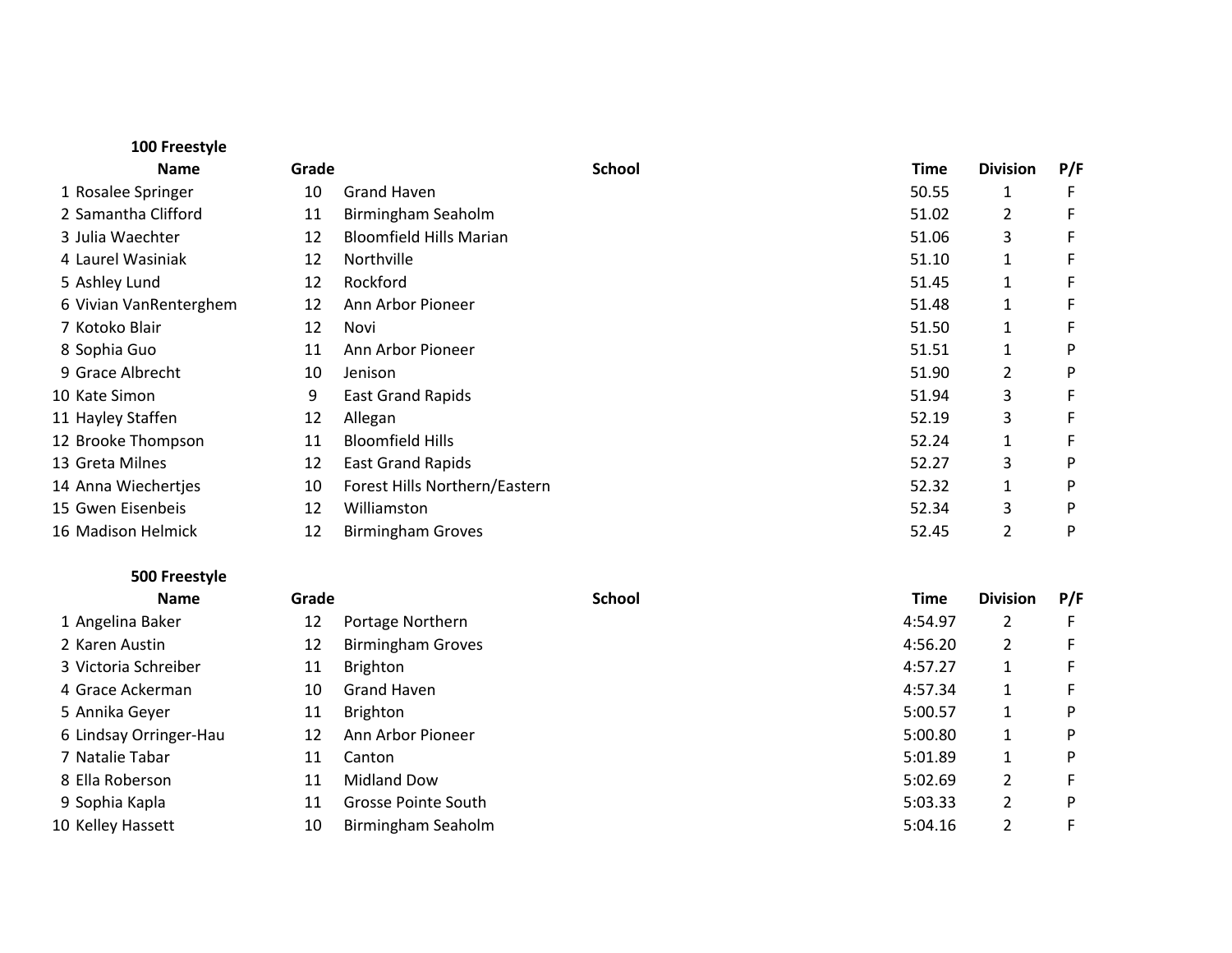| 11 Riley Nugent   | 12 | Plainwell                    | 5:04.35 | E. |
|-------------------|----|------------------------------|---------|----|
| 12 Grace Hudson   | 11 | <b>Battle Creek Lakeview</b> | 5:04.91 | P. |
| 13 Alexa Hieber   | 11 | <b>Walled Lake United</b>    | 5:05.18 | P. |
| 14 Angelina Sanna | 10 | Saline                       | 5:05.73 |    |
| 15 Jimin Son      | 12 | Novi                         | 5:06.49 | P. |
| 16 Erika Pietras  | 12 | Grosse Ile                   | 5:06.86 |    |

| <b>School</b>             | <b>Names</b>                                                       | Time    | <b>Division</b>       | P/F |
|---------------------------|--------------------------------------------------------------------|---------|-----------------------|-----|
| 1 Ann Arbor Pioneer       | Lily Cramer, Vivian VanRenterghem, Amelia Weyhing, Sophia Guo      | 1:34.09 |                       | F   |
| 2 Birmingham Seaholm      | Carly Burry, Eliza Dixon, Kelley Hassett, Samantha Clifford        | 1:35.99 | 2                     | F   |
| 3 East Grand Rapids       | Barbara Bart, Norah Murphy, Greta Milnes, Kate Simon               | 1:36.20 | 3                     |     |
| 4 Grand Haven             | Olivia Schafer, Claudia Busse, Grace Ackerman, Rosalee Springer    | 1:36.43 |                       | F.  |
| 5 Northville              | Ocean Taylor, Emma Dreiman, Emily Lowman, Laurel Wasiniak          | 1:36.97 |                       | F   |
| 6 Bloomfield Hills Marian | Lilly Masters, Julia Waechter, Lena McKenney, Axelle Ballarin      | 1:37.87 | 3                     | F   |
| 7 Ann Arbor Skyline       | Claire Kozma, Allie Deininger, Lauren MacNeil, Lily Cleason        | 1:37.94 | $\mathbf{2}^{\prime}$ |     |
| 8 Livionia Stevenson      | McKenzie Siroky, Faith Robertson, Kaari Peecher, Allie Allen       | 1:38.16 |                       | F   |
| 9 Plymouth                | Ella Pierzecki, Lainey Weissman, Jackie Stoddard, Brady Kendall    | 1:38.36 | 1                     |     |
| 10 Saline                 | Isabella Arbaugh, Megan Socha, Samantha Graden, Johanna Ehrman     | 1:38.43 |                       | F   |
| 11 Grosse Pointe South    | Phoebe Bedsworth, Elizabeth Klepp, Lillian Petz, Phoebe Handwork   | 1:38.45 | 2                     | F   |
| 12 Grand Rapids Northview | Hasten Horling, Peyton Oade, Maddye Tay, Jamie Forbes              | 1:38.68 | $\mathbf{2}^{\prime}$ | P   |
| 13 Brighton               | Sage Bissett, Grace Gray, Annika Geyer, Victoria Schreiber         | 1:38.72 |                       | F   |
| 14 Jenison                | Grace Albrecht, Ali Baltes, Hailey Sherman, Elyse Radawski         | 1:38.81 | $\mathbf{2}^{\prime}$ | F   |
| 15 Ann Arbor Huron        | Jasmine Xu, Emma Kaipainen, Swako Sakamoto, Zannah Baker           | 1:38.86 | 1                     | F   |
| 16 East Kentwood          | Ella Stroster, Kaitlyn McCormick, Tina Nickleberry, Kalin Wiltrout | 1:38.88 |                       | F   |

#### **100 Backstroke**

**200 Freestyle Relay**

| <b>Name</b>        | Grade | School                         | Time  | Division P/F |  |
|--------------------|-------|--------------------------------|-------|--------------|--|
| 1 Abby Marcukaitis | 12    | Middleville Thornapple Kellogg | 55.07 |              |  |
| 2 Lily Cleason     | 11    | Ann Arbor Skyline              | 55.51 |              |  |
| 3 Stella Chapman   | 10    | Ann Arbor Pioneer              | 55.57 |              |  |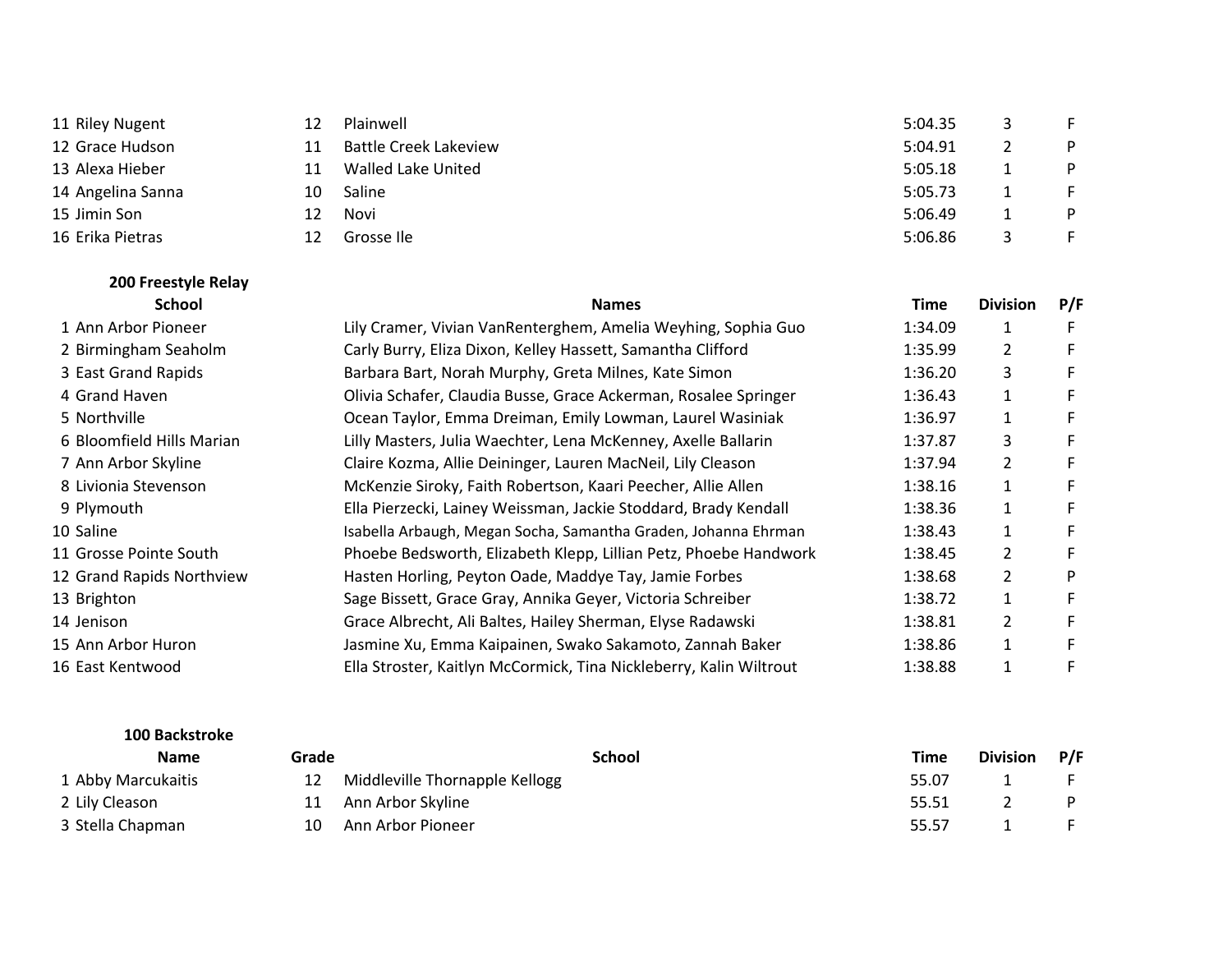| 4 Holly Pringle     | 12 | Ann Arbor Pioneer             | 56.13 |   |   |
|---------------------|----|-------------------------------|-------|---|---|
| 5 Addy Forbes       | 10 | <b>Grand Rapids Northview</b> | 56.28 | 2 |   |
| 6 Sophia Lickman    | 9  | South Lyon East               | 56.51 | 2 |   |
| 7 Amelia Hayes      | 12 | Saline                        | 56.70 |   | P |
| 8 Kylie Evenson     | 11 | Saline                        | 57.42 |   | P |
| 9 Autumn Bullinger  | 12 | Ann Arbor Pioneer             | 57.43 |   | P |
| 10 Makenzie Baldwin | 9  | <b>Holland West Ottawa</b>    | 57.60 |   | P |
| 11 Madelyn Hudson   | 12 | <b>Grand Haven</b>            | 57.93 |   | P |
| 12 Alex Fuleky      | 10 | Temperance Bedford            | 58.13 | 2 | P |
| 13 Shannon Lee      | 10 | Ann Arbor Skyline             | 58.19 | 2 |   |
| 13 Sophie Williams  | 12 | <b>East Grand Rapids</b>      | 58.19 | 3 |   |
| 15 Sophie Stefanac  | 11 | Fenton                        | 58.24 | 2 | P |
| 16 Amelia Danley    | 12 | Tecumseh                      | 58.32 | 3 |   |

# **100 Breaststroke**

| <b>Name</b>         | Grade |                               | <b>School</b> | Time    | <b>Division</b> | P/F |
|---------------------|-------|-------------------------------|---------------|---------|-----------------|-----|
| 1 McKenzie Siroky   | 11    | Livonia Stevenson             |               | 1:00.45 | 1               |     |
| 2 Lily Cramer       | 12    | Ann Arbor Pioneer             |               | 1:01.80 | 1               | P   |
| 3 Jordyn Libler     | 12    | <b>Brighton</b>               |               | 1:02.40 | 1               |     |
| 4 Edwina Jalet      | 12    | Ann Arbor Pioneer             |               | 1:03.17 | 1               |     |
| 5 Hannah Williams   | 11    | Portage Northern              |               | 1:03.76 | 2               |     |
| 6 Katherine Stanley | 12    | Birmingham Seaholm            |               | 1:04.21 | 2               | P   |
| 7 Tess Heavner      | 9     | Fenton                        |               | 1:04.39 | 2               | P   |
| 8 Drue Thielking    | 12    | <b>Brighton</b>               |               | 1:04.46 | 1               |     |
| 9 Ginger McMahon    | 12    | <b>Grosse Pointe Liggett</b>  |               | 1:04.59 | 3               | P   |
| 10 Sydney Brandt    | 11    | Macomb Dakota                 |               | 1:04.69 | 1               | P   |
| 11 Ellie Newman     | 10    | Canton                        |               | 1:05.33 | 1               | P   |
| 12 Barbara Bart     | 12    | <b>East Grand Rapids</b>      |               | 1:05.41 | 3               |     |
| 13 Lauren Louwers   | 12    | Birmingham Seaholm            |               | 1:05.52 | $\overline{2}$  | P   |
| 14 Casey Sanders    | 11    | North Farmington              |               | 1:05.55 | 2               |     |
| 15 Jasmine Xu       | 10    | Ann Arbor Huron               |               | 1:05.61 | $\mathbf{1}$    |     |
| 16 Katie Hermann    | 12    | <b>Farmington Hills Mercy</b> |               | 1:05.63 | 1               | P   |